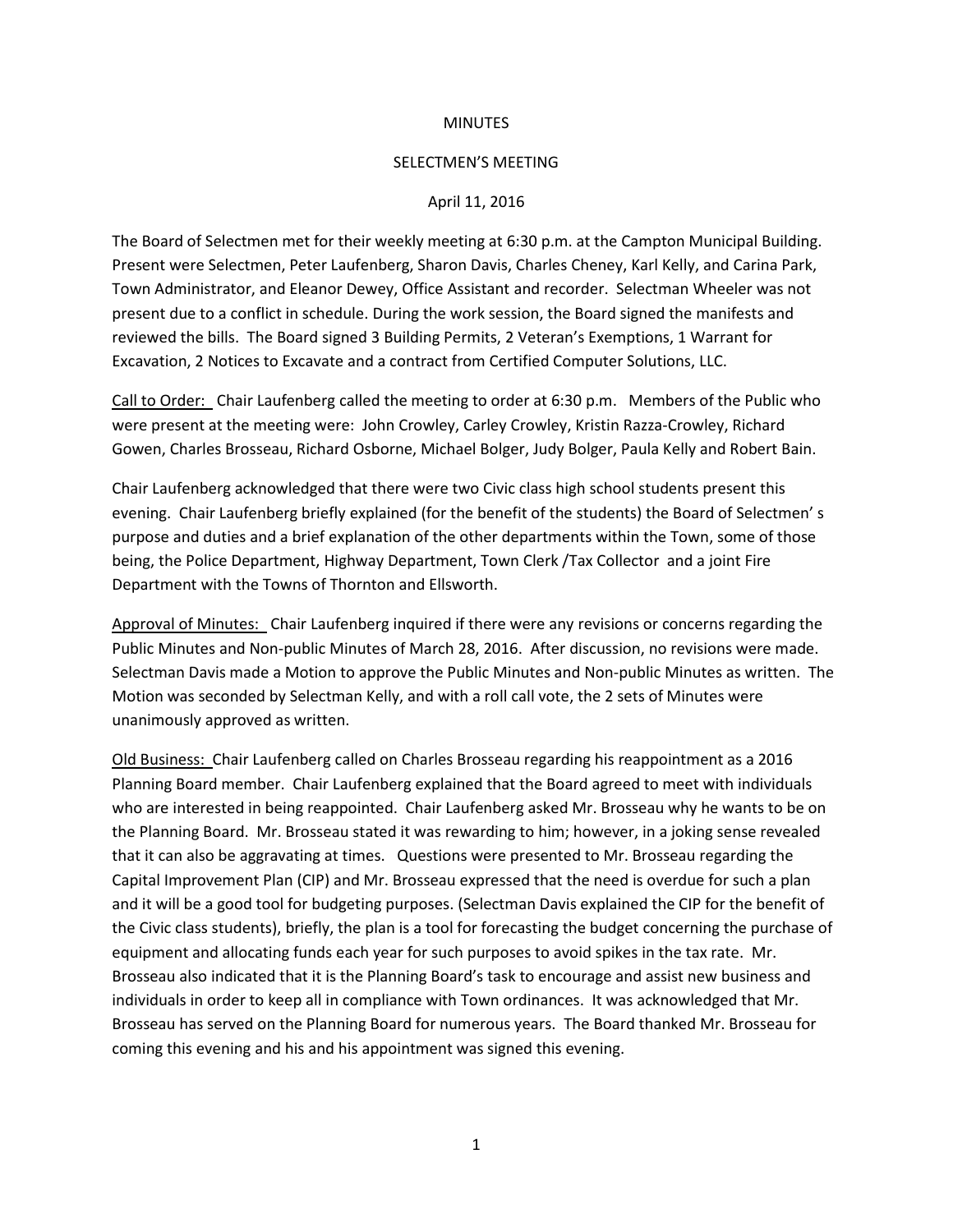Chair Laufenberg called on Paula Kelly regarding her reappointment to the Zoning Board. Chair Laufenberg inquired as to why Mrs. Kelly wanted to be reappointed. Mrs. Kelly explained that she enjoyed doing something for the Town and it is a way of meeting people that she would not ordinarily come in contact with. She expressed that the Zoning Board assists individuals to make sure rules are followed to meet Town regulations and it is rewarding to be a part of accomplishing that task. Mrs. Kelly acknowledged that she has been a Zoning Board member for 12 years and even though the Board has not been very busy in recent years, she enjoys being a member. The Board thanked Mrs. Kelly for coming and unanimously agreed to sign her reappointment this evening.

Chair Laufenberg proceeded with the Beebe River accounting update and called on Carina Park. Carina explained that a property in Beebe River is being sold and the fees on water and sewer were not paid. The matter has now been resolved and the fees paid; however, the issues involved with maintaining the accounts seems to be ongoing. With this in mind, Carina stated that she and Diane Richards, Bookkeeper, are willing to take over the process and she is asking the Board's approval to do so. Questions arose as to whether or not this would save money. Carina stated, she believes, that there were no additional fees charged for bookkeeping from Pump Systems; however, she will research it further. Inquiry was made if Diane would need extra hours for this task and Carina confirmed that Diane would be able to accomplish the task within her scheduled present hours. After discussion, the Board concurred to have Carina and Diane take over the process of the Beebe River Water and Sewer accounts.

New Business: Chair Laufenberg called on Mr. Richard Gowen of Gowen Realty concerning the Central NH Chamber of Commerce Building. Mr. Gowen informed the Board that he is the listing agent for the sale of the building and he wanted the Board to be fully aware that he is marketing the building in compliance with the deed restriction that such building shall be used as a regional information center and if such restriction is not met the Town of Campton may seek appropriate relief in the Superior Court (as stated in the restriction in the Quitclaim Deed). It was brought to Mr. Gowen's attention that if the restriction is not followed, the Town of Campton could take back title to the property. Mr. Gowen assured the Board that all prospective buyers are informed. The Board thanked Mr. Gowen for coming and keeping the Board informed.

Chair Laufenberg called on Mr. Richard Osborne who introduced himself to the Board as a resident on Lower Beech Hill Road and, at present, a semi-retired physician. He informed the Board of his intention to campaign for State Representative. Mr. Osborne stated that he came this evening to learn and he it is his intent to come periodically to learn of the needs of the community. He also commented that he was inspired by Jim Aguiar's way of approaching issues, and he believed Mr. Aguiar worked hard for the Town of Campton and it will be his intent to try to do the same. Chair Laufenberg inquired if there were any questions and there were none. The Board thanked Mr. Osborne for coming this evening.

Chair Laufenberg acknowledged that the Tax Collector was not present regarding rescinding interest waiver increase so he continued the meeting with the next item on the agenda by calling on Carina regarding property owned by Douglas Fyffe on Weetamoo Trail. Carina explained that the property was going to lien for back taxes. It was discovered through speaking with Mrs. Fyffe that the address of the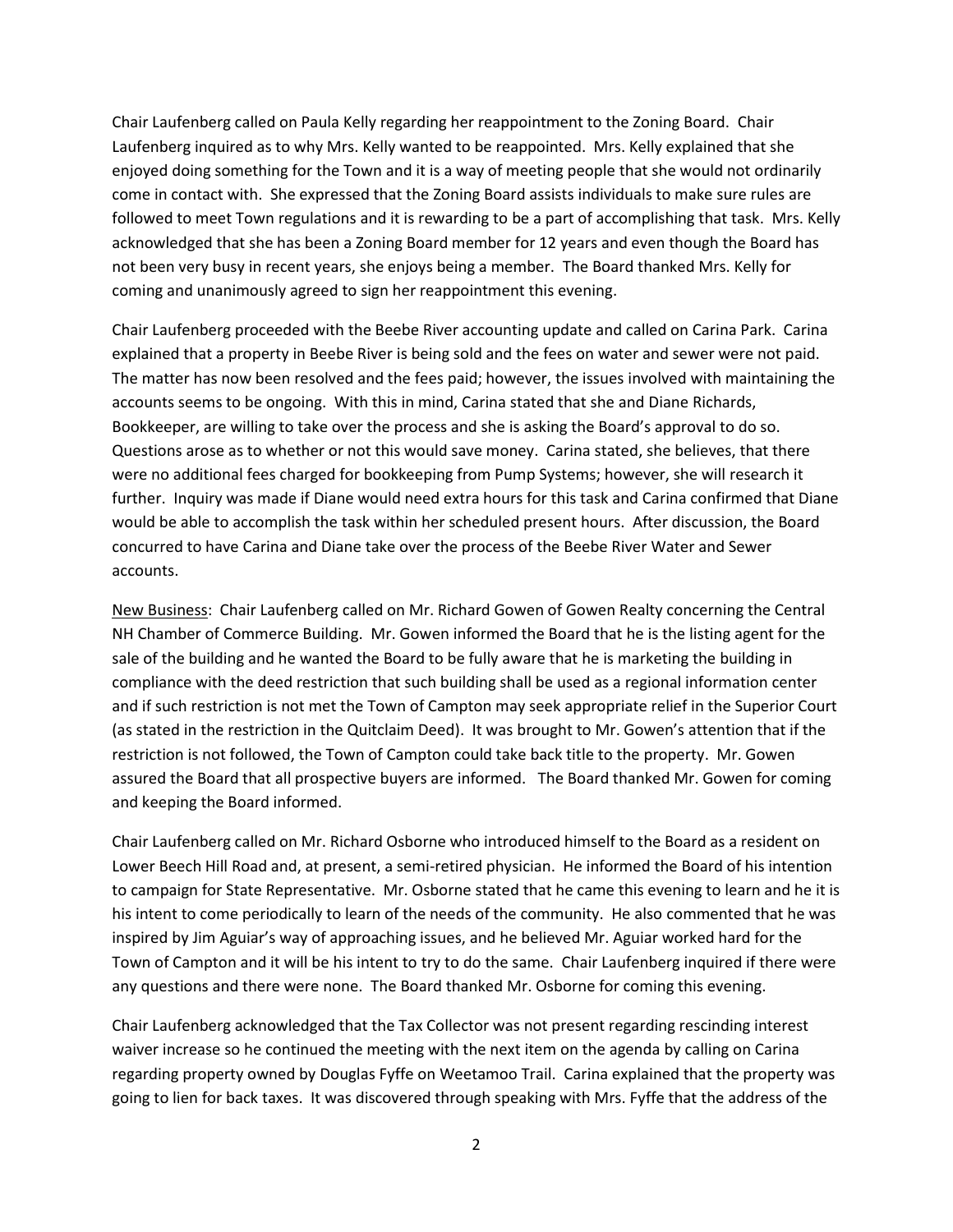homeowner was not correct in the assessing system indicating a Pelham, MA address as opposed to the correct address of Pelham, NH. After some research it was discovered this incorrect address has been in the system since 2004 with no history of an address change error from the property owners; however, it has now been acknowledged by Mrs. Fyffe that the address is incorrect, and Mrs. Fyffe is requesting an abatement because of the error. Chair Laufenberg questioned the amount of rebate which Carina confirmed was in the amount of \$46.76. Chair Laufenberg informed the Board that the Town Clerk mentioned that should the Board agree to abate this amount, there are more abatements that would be coming before the Board for approval. **After discussion, the Board concurred that any requests for abatements would have to come through a written request from the property owner to the Board of Selectmen. It was also unanimously agreed to abate the \$46.76 on the Fyffe property.** 

Chair Laufenberg then called on Carina regarding the proposed Procurement Policy. Carina stated that Department Heads did not have any specific concerns. However, she discussed concerns (pertaining to section V. Exceptions to Bid Process) for gravel, salt and sand purchases for the Highway Department. After discussion it was suggested that the Road Agent get a "one time" bid for sand, salt and gravel for the year and that will be sufficient. There was also discussion on purchase orders and it was agreed that purchase orders would be necessary for items over \$1,000.00. The necessary revisions to the Procurement Policy discussed this evening will be made by Carina. **A Motion was then made by Selectman Davis to approve the revised Procurement Policy. The Motion was seconded by Selectman Cheney, and with a roll call vote the Motion was unanimously approved**.

Next on the agenda under New Business pertained to a spring outdoor maintenance schedule. Carina informed the Board that Peter Vaillancourt inquired whether the Town would like him to continue with spring cleanup at the Municipal Building complex. **After discussion, the Board agreed to have Carina acquire a proposal from Peter Vaillancourt for mowing, mulching and the opening and closing of the sprinkler system. Carina will also acquire additional proposals for the Board to review.**

Correspondence: Chair Laufenberg called on Carina to review correspondence. Carina stated that Gilford Well submitted a proposal on the water filtering system (which the Board has a copy of). She explained that Gilford Well does not think there is a pump issue regarding the water pressure. Their diagnosis is that the diameter of the pipe is causing low pressure in the Town Clerk/Tax Collector's Office. Selectman Cheney expressed that he did not feel it was a pump problem as the Municipal Building does not have a low water pressure issue**. After discussion concerning the discrepancies in what the problem might be, the Board unanimously agreed to get a third quote.**

Carina informed the Board that correspondence was received from Charles Brosseau, Compliance Officer, regarding the fact that he has put the Chalet Gift Shop on notice for violation of off premise sign ordinances. Charles Brosseau also sent correspondence confirming that he also put the owner of property abutting the Pattee Conservation Park has been put on notice for encroaching on conservation land.

Carina stated that she received an email from a property owner on Eastern Corner Road who inquired if the Town would be interested in contributing (from the Town's cable franchise fees) to pay for